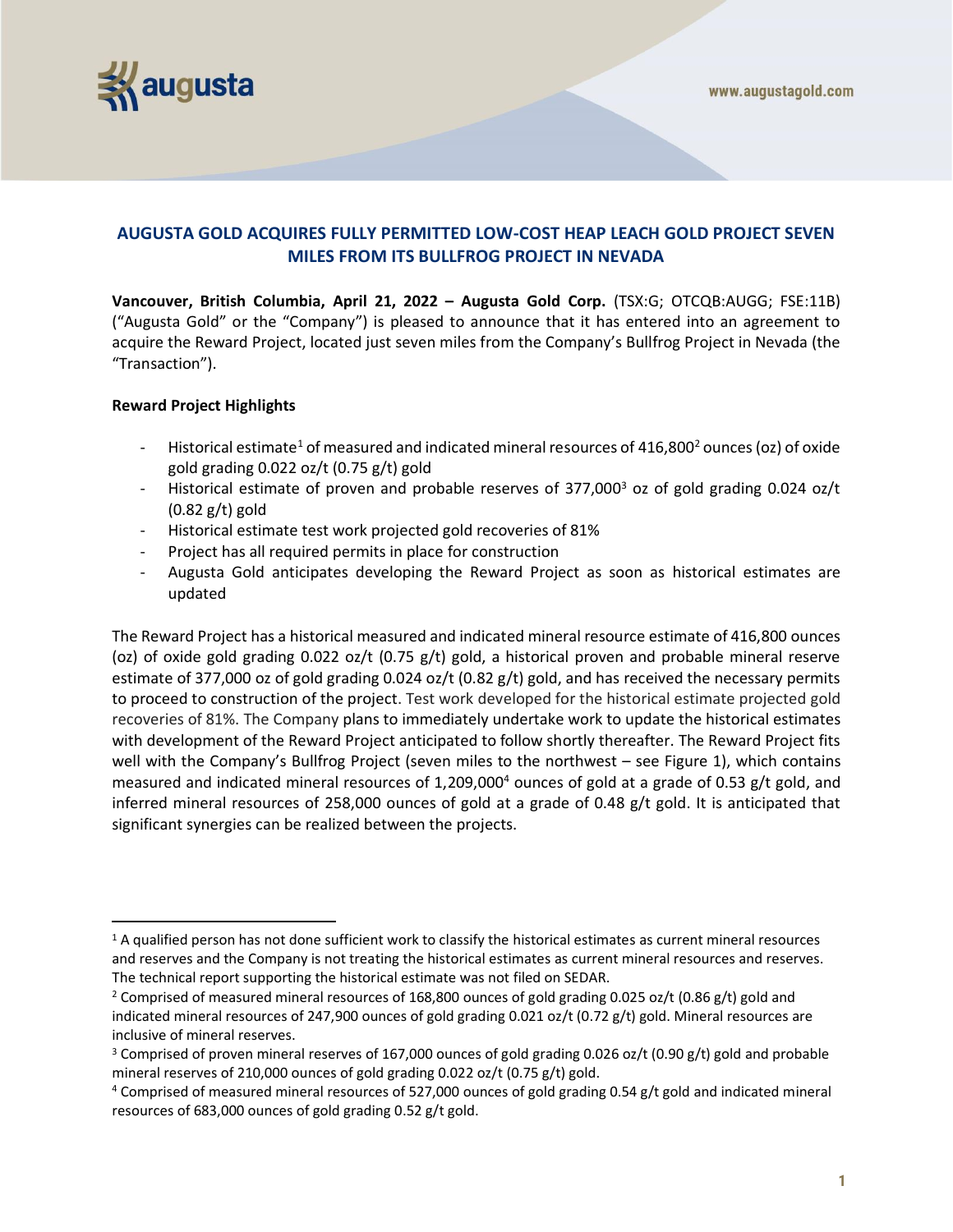

**Figure 1**



Don Taylor, President and CEO commented: "We are pleased to bring the Reward Project into our ongoing operations being advanced at the Bullfrog Project. Once we have updated past studies, we anticipate that the Reward Project will be a shovel ready, low-risk oxide gold project in close proximity to our Bullfrog Project that will enable the Company to be a near-term producer while we complete the permitting process at Bullfrog."

## **Reward Project Acquisition**

Augusta Gold will purchase the Reward Project from Waterton Nevada Splitter LLC ("Waterton") for the following consideration:

- US\$12.5M cash paid on closing of the Transaction ("Closing") with cash on hand;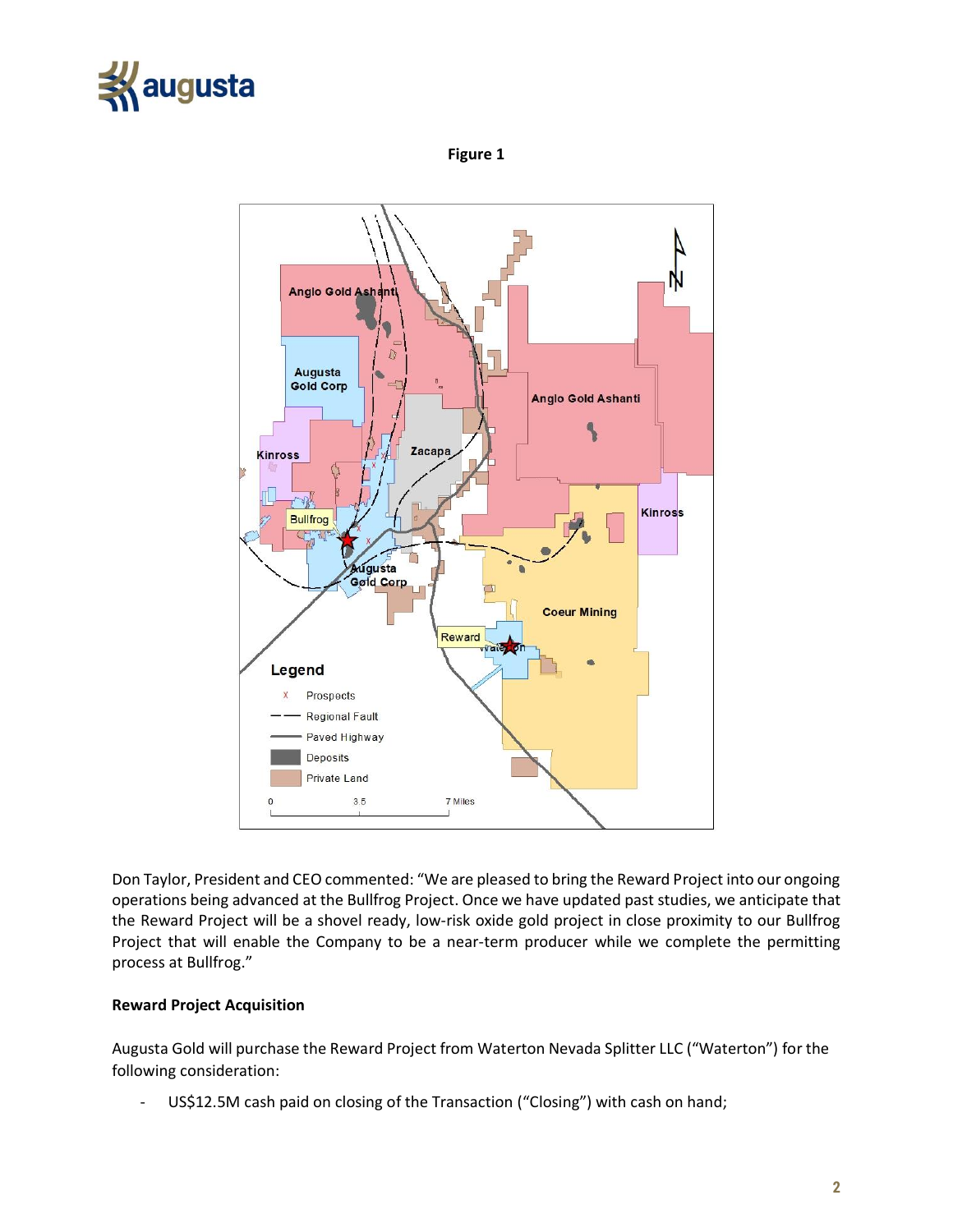

- US\$15.0M comprised of 7,800,000 Augusta Gold shares paid on Closing with the remaining payable at the time of Augusta Gold's next equity financing, in cash or Augusta Gold shares, provided the additional amount of shares does not result in Waterton owning more than 9.99% of Augusta Gold's issued and outstanding shares; and
- US\$17.5M cash paid within 90 days of Closing (the "Deferred Payment"), which is backstopped by the Company's Executive Chairman and significant shareholder, Mr. Richard Warke.

Closing of the Transaction is subject to several conditions, including receipt of all required regulatory approvals.

## **Reward Project Historical Estimate**

The historical mineral resource and reserve estimates are based upon a technical report titled, "Reward Project Feasibility Study NI 43-101 Technical Report Nevada, USA" with an effective date of September 6, 2019 that was not filed on SEDAR. The historical estimates are considered to be relevant and reliable for the purposes of the Company proceeding with the Transaction as it provides an indication of the potential of the Reward Project. Furthermore, the historical estimates do use categories of mineral reserves and resources as provided for in National Instrument 43-101 - *Standards of Disclosure for Mineral Projects*("NI 43-101") and comprise the most recent report available to the Company. The historical estimates need to be updated to include work done since the date of the estimates and to use assumptions and qualifications that are more reflective of today's environment. For instance, the gold price is no longer current, and inflation will have affected other cost estimates.

A qualified person has not done sufficient work to classify the historical estimates as current mineral resources and reserves and the Company is not treating the historical estimates as current mineral resources and reserves.

Below are excerpts of the historical estimates from the technical report.

| <b>Classification</b>                  | Cut-off Grade oz/st | <b>Tonnage</b> | <b>Average Grade</b> | <b>Contained Au</b> |
|----------------------------------------|---------------------|----------------|----------------------|---------------------|
|                                        | Au                  | st             | oz/st Au             | Oz.                 |
| <b>Good Hope</b>                       |                     |                |                      |                     |
| Measured                               | 0.006               | 6,694,000      | 0.025                | 168,800             |
| Indicated                              | 0.006               | 11,249,000     | 0.021                | 233,000             |
| <b>M&amp;I Total</b>                   | 0.006               | 17,943,000     | 0.022                | 401,800             |
| Inferred                               | 0.006               | 262,000        | 0.016                | 4,300               |
| <b>Gold Ace</b>                        |                     |                |                      |                     |
| Indicated                              | 0.006               | 805,000        | 0.019                | 14,900              |
| Inferred                               | 0.006               | 917,000        | 0.022                | 19,900              |
| <b>Combined Good Hope and Gold Ace</b> |                     |                |                      |                     |
| Measured                               | 0.006               | 6,694,000      | 0.025                | 168,800             |
| Indicated                              | 0.006               | 12,054,000     | 0.021                | 247,900             |
| <b>M&amp;I Total</b>                   | 0.006               | 18,748,000     | 0.022                | 416,800             |
| Inferred                               | 0.006               | 1,179,000      | 0.021                | 24,200              |

### *Historical Mineral Resource Statement*

*Notes:*

• *The Historical Mineral Resources are inclusive of the Historical Mineral Reserves herein;*

• *The effective date of the mineral resource estimate is October 31, 2018.*

• *Mineral Resources are not Mineral Reserves and do not have demonstrated economic viability. There is no certainty that*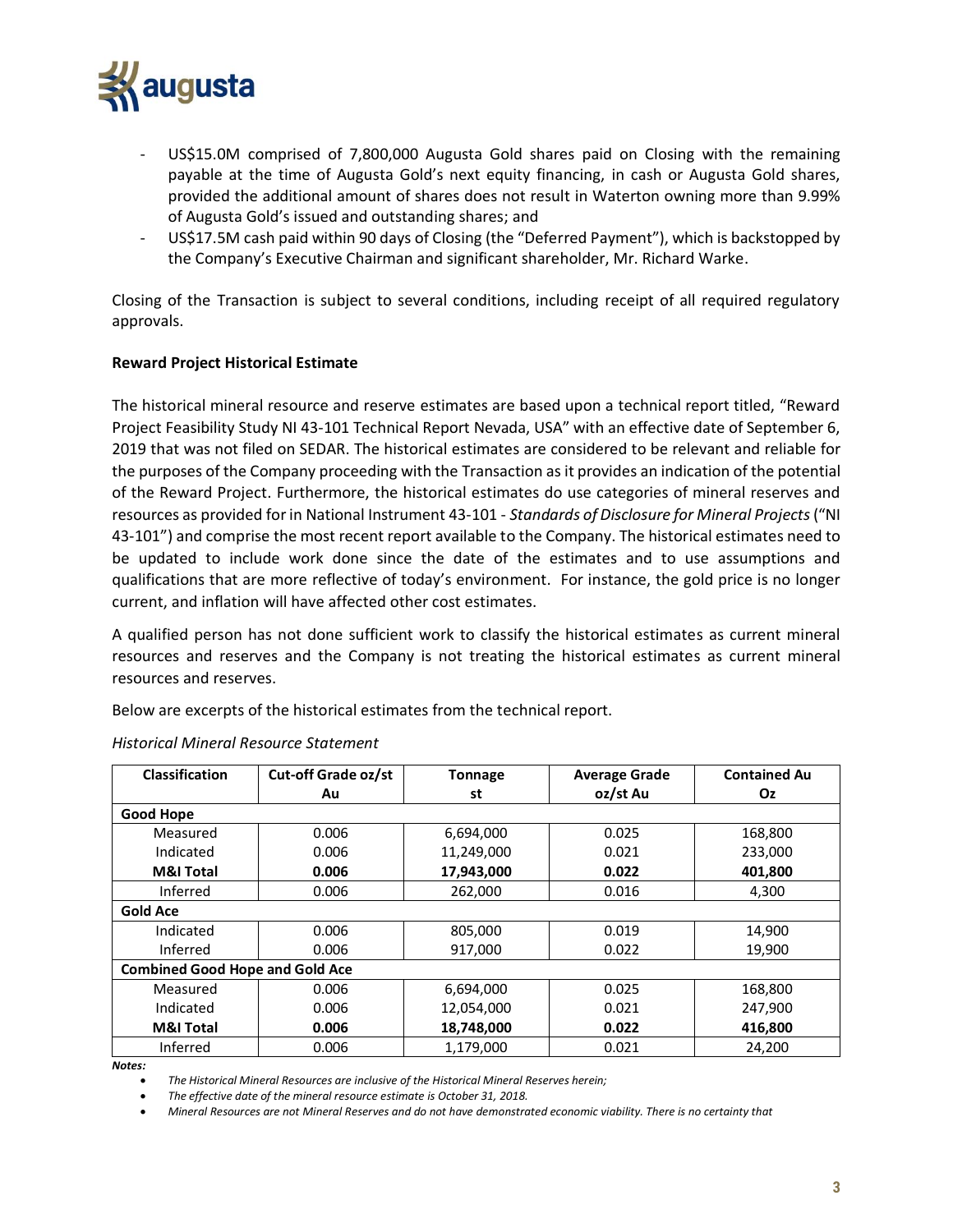

*any part of the Mineral Resources estimated will be converted into Mineral Reserves;*

- *Historical Resources stated as contained within a potentially economically minable open pit; pit optimization was based on an assumed gold price of US\$1,400/oz, modeled recovery averaging 80.8% for gold, an ore mining cost of US\$2.00/st, an ore processing cost of US\$5.00/st; with pit slopes ranging from 48° to 58°;*
- *Resources are reported using a lower cut-off of 0.006 oz/st contained gold CoG;*
- *Numbers in the table have been rounded to reflect the accuracy of the estimate and may not sum due to rounding.*

#### *Historical Mineral Reserve Statement*

|                     | Tons<br>Kst | Grade<br>oz/st Au | <b>Contained Ounces</b><br>Koz Au |
|---------------------|-------------|-------------------|-----------------------------------|
| Proven              | 6,383       | 0.026             | 167                               |
| Probable            | 9,643       | 0.022             | 210                               |
| Proven and Probable | 16,025      | 0.024             | 377                               |

*Notes:*

• *Historical Proven and Probable reserves were estimated by Thomas L. Dyer, P.E. of Mine Development Associates using the 2014 CIM Definition Standards.*

• *The effective date of the reserves is March 26, 2019.*

• *Historical Mineral Reserves were estimated based on a gold price of US \$1,300/oz, and reported using a 0.007 oz/st Au cut-off grade.*

• *Rounding of values may cause some apparent discrepancies.*

## **Qualified Person**

The scientific and technical information contained in this news release related to the historical estimates at the Reward Project is based upon disclosure prepared by David Evans, Neil Lincoln, Timothy D. Scott, Mark Willow, Jim Cremeens, Michael Dufresne, and Thomas Dyer who are "Qualified Persons" under NI 43-101. The scientific and technical information contained in this news release related to the Bullfrog Project resource estimate is based upon the technical report titled, "NI 43-101 Technical Report Mineral Resource Estimate Bullfrog Gold Project Nye County, Nevada" with an effective date of December 31, 2021, and prepared by Russ Downer and Adam House who are "Qualified Persons" under NI 43-101. The remaining scientific and technical information contained in this news release has been reviewed and approved by Donald Taylor, who is a "Qualified Person" under NI 43-101. Mr. Taylor reviewed the report containing the historical estimates and determined that the conclusions appeared reasonable based on the time of the report. He was not able to independently verify any of the underlying data contained in the report. Further work will be conducted following Closing.

### **Inquiries**

Telephone: 604-687-1717 Email: info@augustagold.com

### **About Augusta Gold**

Augusta Gold is an exploration and development company focused on building a long-term business that delivers stakeholder value through developing the Bullfrog Gold Project and pursing accretive M&A opportunities. The Bullfrog Gold Project is located in the prolific Bullfrog mining district approximately 120 miles north-west of Las Vegas, Nevada and four miles west of Beatty, Nevada. The Company controls approximately 5,554 hectares of mineral rights including the Bullfrog and Montgomery-Shoshone deposits and has further identified significant additional mineralization around the existing pits and defined several exploration targets that could further enhance the Project. The Company is led by a management team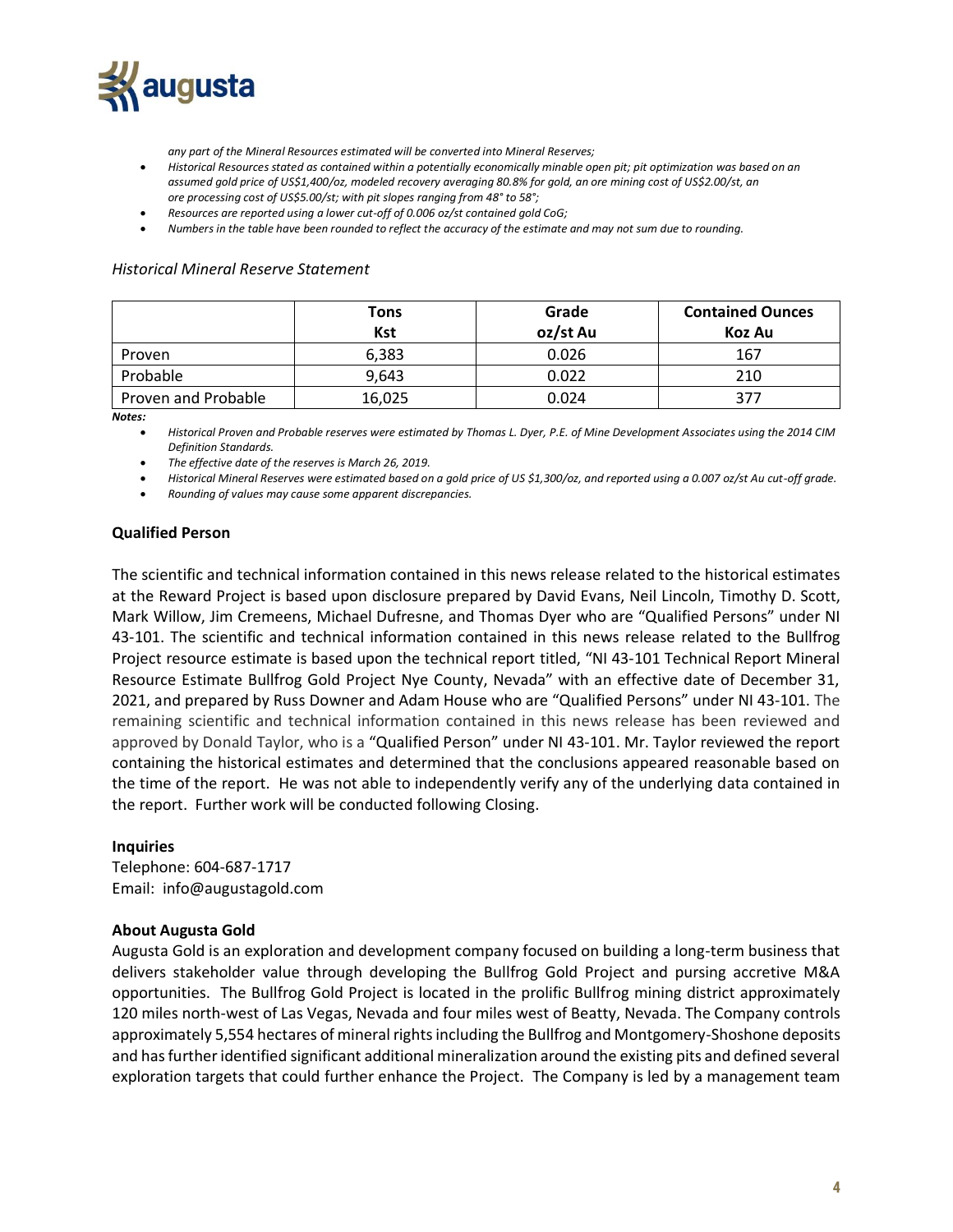

and board of directors with a proven track record of success in financing and developing mining assets and delivering shareholder value. For more information, please visit [www.augustagold.com.](http://www.augustagold.com/)

## **Forward Looking Statements**

*Certain statements and information contained in this new release constitute "forward-looking statements", and "forward-looking information" within the meaning of applicable securities laws (collectively, "forward-looking statements"). These statements appear in a number of places in this new release and include statements regarding our intent, or the beliefs or current expectations of our officers and directors, including plans to update the historical estimates; plans to move towards developing the Reward Project; that the Company will acquire the Reward Project and the terms of such acquisition; estimates of mineral resources and mineral reserves; that significant synergies can be realized between the projects; that Mr. Warke will backstop the Deferred Payment to the extent necessary. When used in this news release words such as "to be", "will", "planned", "expected", "potential", "anticipated" and similar expressions are intended to identify these forward-looking statements. Although the Company believes that the expectations reflected in such forward-looking statements and/or information are reasonable, undue reliance should not be placed on forward-looking statements since the Company can give no assurance that such expectations will prove to be correct. These statements involve known and unknown risks, uncertainties and other factors that may cause actual results or events to vary materially from those anticipated in such forward-looking statements, including the risks, uncertainties and other factors identified in the Company's periodic filings with Canadian securities regulators and the United States Securities and Exchange Commission. Such forward-looking statements are based on various assumptions, including assumptions made with regard to the ability to advance exploration efforts at the Bullfrog Project; the results of such exploration efforts; the ability to secure adequate financing; the Company maintaining its current strategy and objectives; the Company's ability to achieve its growth objectives; all approvals required for the Transaction being received; the Company completing satisfactory due diligence on the Reward Project. While the Company considers these assumptions to be reasonable, based on information currently available, they may prove to be incorrect. Except as required by applicable law, we assume no obligation to update or to publicly announce the results of any change to any forwardlooking statement contained herein to reflect actual results, future events or developments, changes in assumptions or changes in other factors affecting the forward- looking statements. If we update any one or more forward-looking statements, no inference should be drawn that we will make additional updates with respect to those or other forward-looking statements. You should not place undue importance on forward-looking statements and should not rely upon these statements as of any other date. All forwardlooking statements contained in this news release are expressly qualified in their entirety by this cautionary statement.*

### **Cautionary Note to United States Investors**

*The United States Securities and Exchange Commission ("SEC") limits disclosure for U.S. reporting purposes to mineral deposits that a company can economically and legally extract or produce. The historical technical report referenced in this press release uses the terms defined in Canadian National Instrument 43-101 – Standards of Disclosure for Mineral Projects ("NI 43-101") and the Canadian Institute of Mining, Metallurgy and Petroleum (the "CIM") – CIM Definition Standards on Mineral Resources and Mineral Reserves, adopted by the CIM Council, as amended (the "CIM Definition Standards"). These standards are similar but not the same as reserves under subpart 1300 of Regulation S-K under the United States Securities Exchange Act of 1934, as amended, ("S-K 1300"). Under S-K 1300, the definitions of "proven mineral reserves", "probable mineral reserves", "measured mineral resources", "indicated mineral*